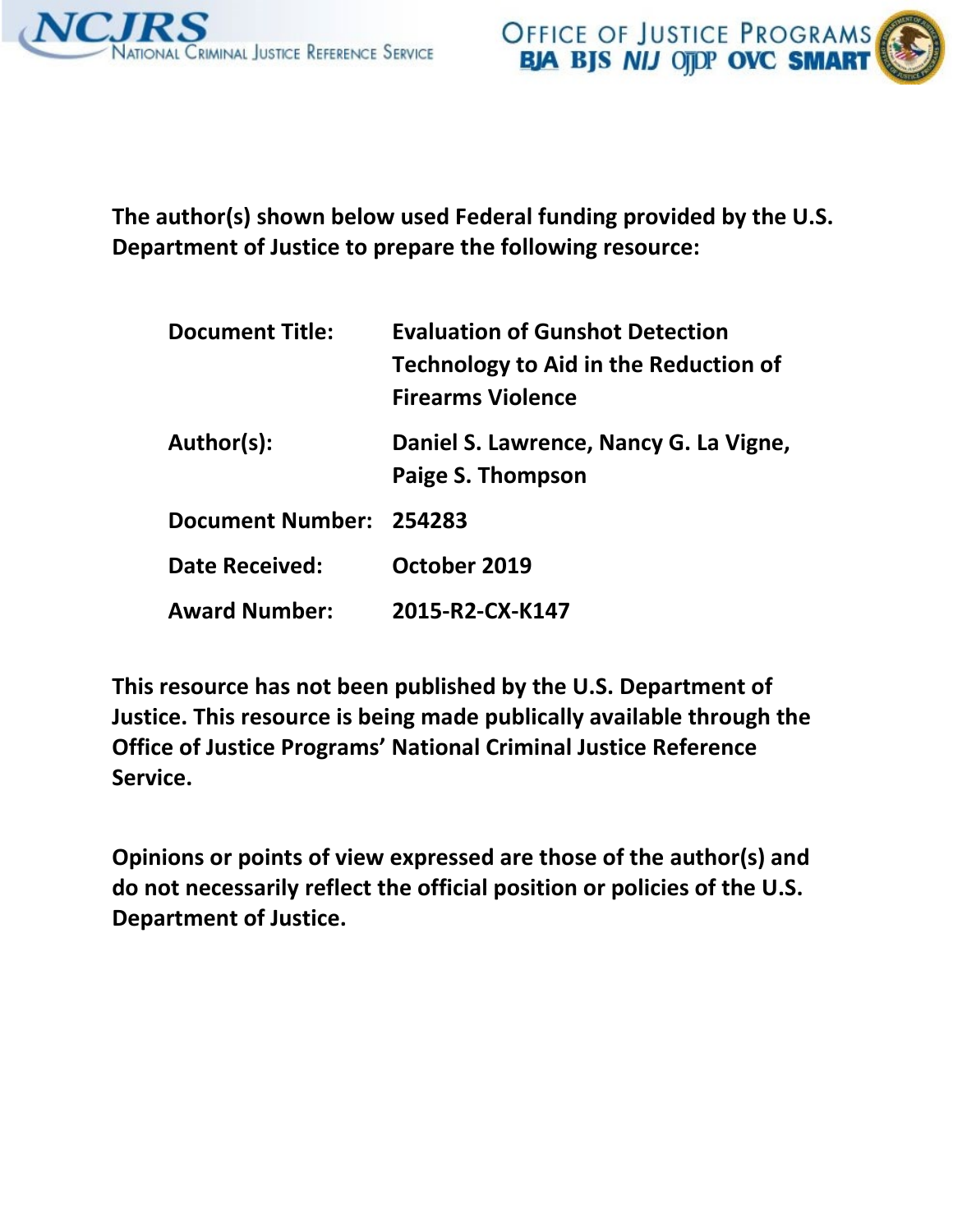

# **Evaluation of Gunshot Detection Technology to Aid in the Reduction of Firearms Violence**

NIJ Grant Number: 2015-R2-CX-K147

Final Summary Overview

Daniel S. Lawrence, Nancy G. La Vigne, Paige S. Thompson

Inquiries should be directed to: [dlawrence2@urban.org](mailto:dlawrence2@urban.org) (202) 261-5309 Daniel Lawrence c/o Urban Institute 500 L'Enfant Plaza SW, Washington DC 20024

This project was supported by Award No. 2015-R2-CX-K147, awarded by the National Institute of Justice, Office of Justice Programs, U.S. Department of Justice. The opinions, findings, and conclusions or recommendations expressed in this publication are those of the author(s) and do not necessarily reflect those of the Department of Justice, or of the Urban Institute, its trustees, or its funders.

> This resource was prepared by the author(s) using Federal funds provided by the U.S. Department of Justice. Opinions or points of view expressed are those of the author(s) and do not necessarily reflect the official position or policies of the U.S. Department of Justice.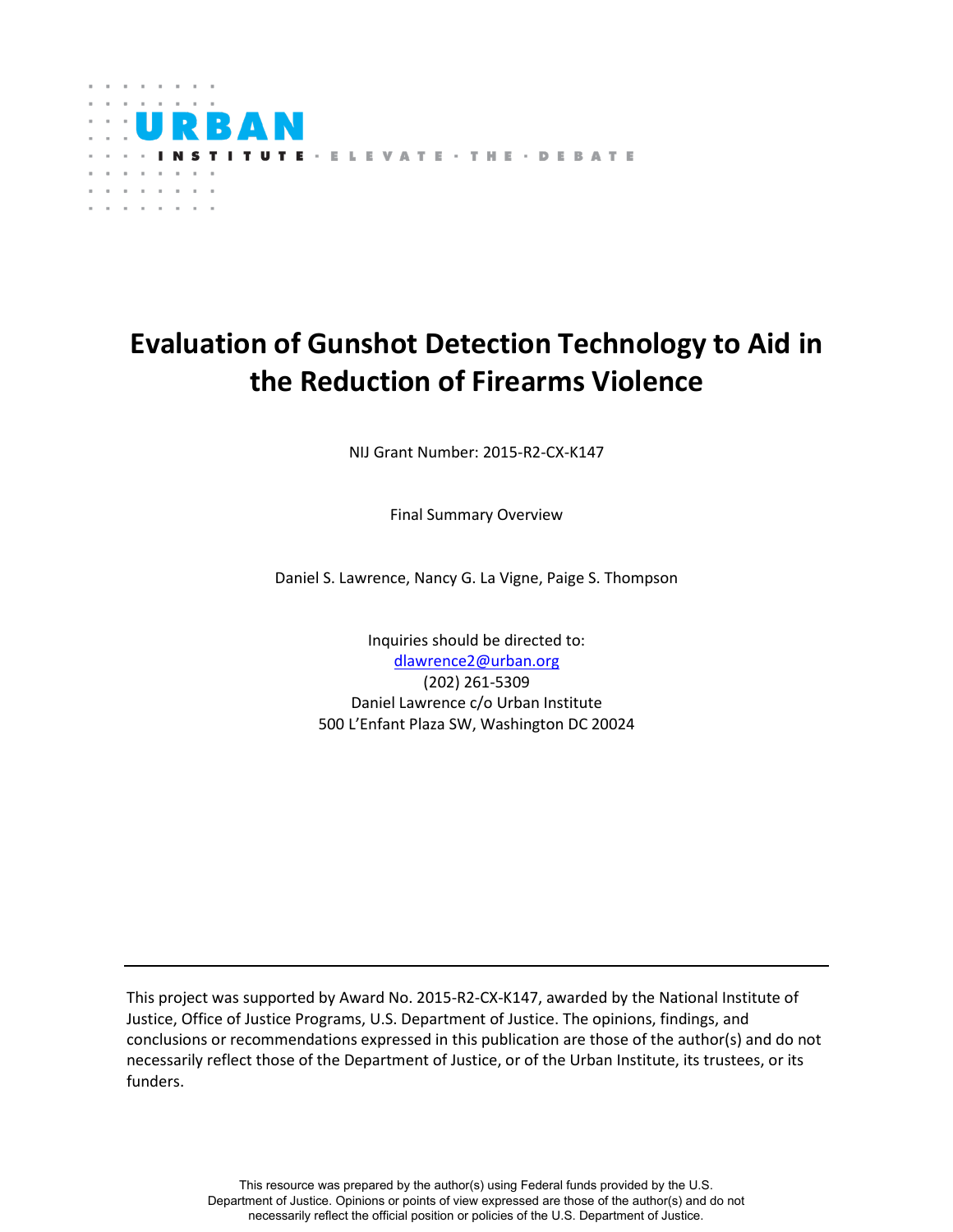# <span id="page-2-0"></span>Abstract

This publication represents a technical summary report of the Urban Institute's evaluation of the implementation, use, and impact of Gunshot Detection Technology (GDT) by law enforcement agencies in three cities: Denver, CO; Milwaukee, WI; and Richmond, CA. The goal of this study was to conduct a rigorous process and impact evaluation of GDT to inform policing researchers and practitioners about the impact GDT may have. To achieve this goal, we implemented a mixed-methods research design. Qualitative data collection included 46 interviews with criminal justice stakeholders to learn implementation processes and challenges associated with its GDT, and 6 focus groups with 49 community members to learn how residents feel about policing efforts to reduce firearm violence and its use of GDT. Quantitative data collection included administrative data on calls for service (CFS), crime, and GDT alerts, as well as comprehensive case file reviews of 174 crimes involving a firearm. Quantitative analyses examined the impact of GDT by (1) comparing counts of gunshot notifications for GDT alerts to shooting-related CFS, (2) comparing response times of GDT alerts to shooting-related CFS, (3) examining the impact GDT has had on CFS and crimes, and (4) conducting a cost-benefit analysis of the GDT. Evaluation findings suggest that GDT is generally but not consistently associated with faster response times and more evidence collection, with impact on crime more uneven but generally cost-beneficial. We also conclude that agencies should implement GDT sensors strategically, train officers thoroughly, ensure that GDT data are used and integrated with other systems, and engage with community members early and often. More detailed information from this study will be available in forthcoming journal articles.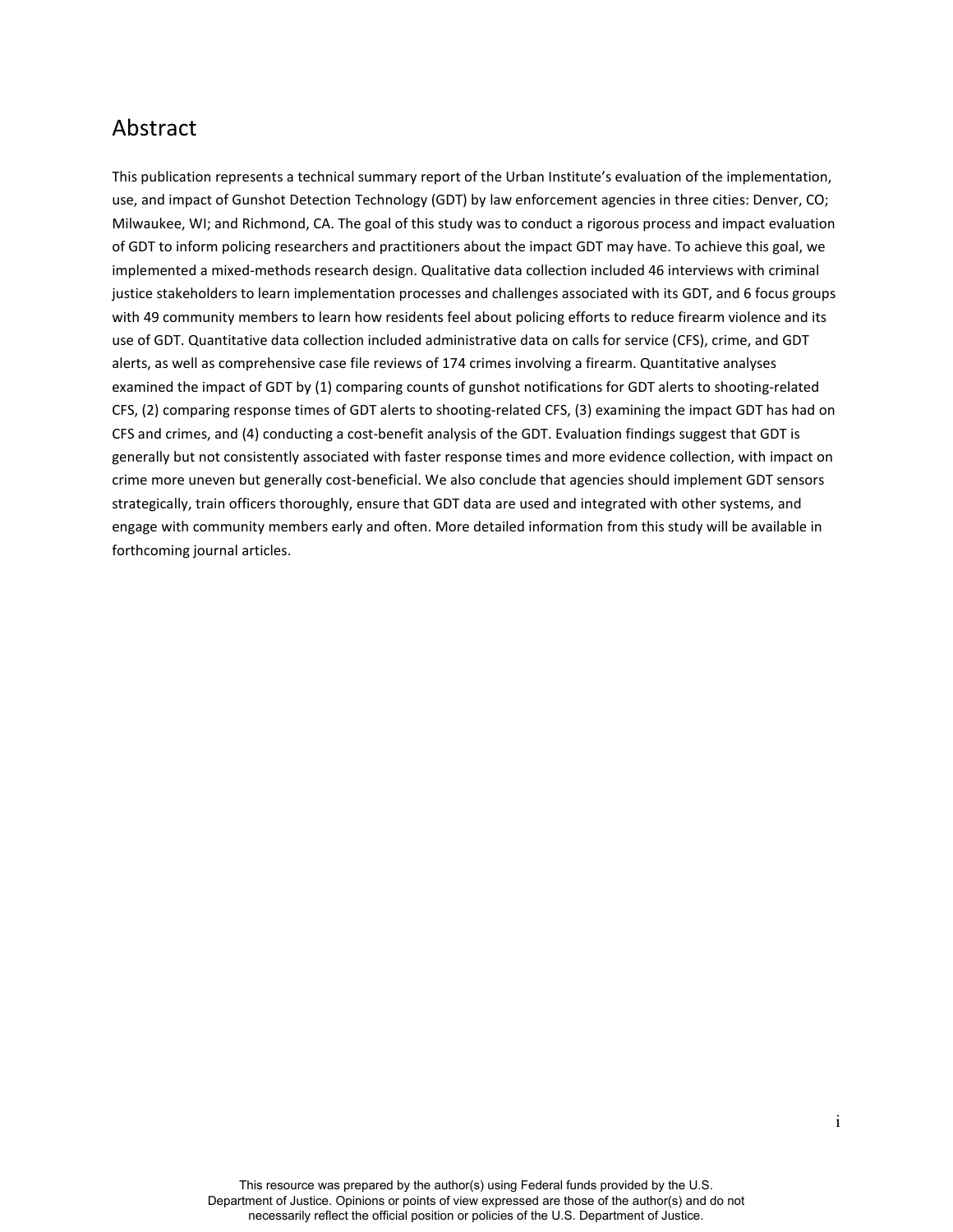# **Table of Contents**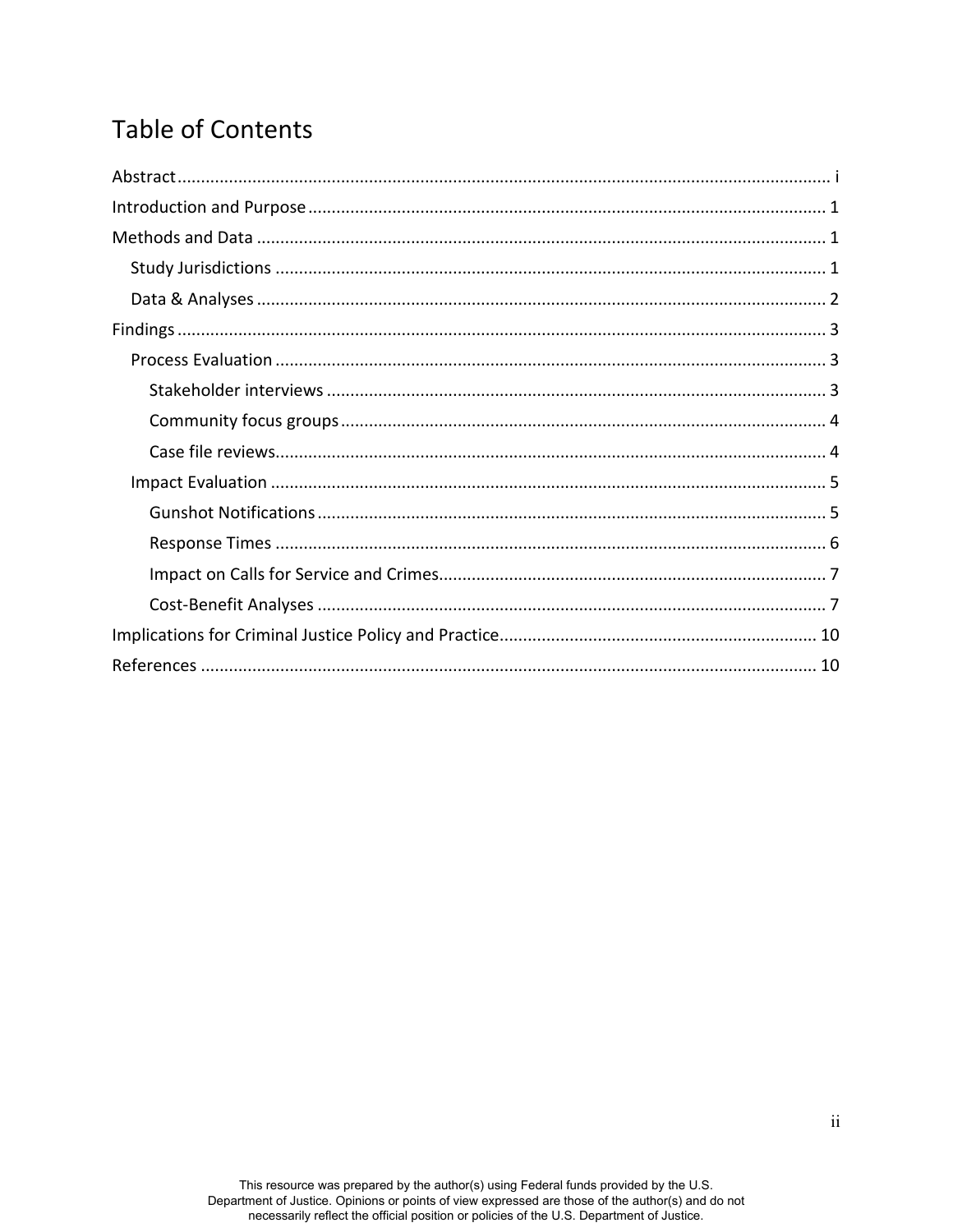<span id="page-4-1"></span><span id="page-4-0"></span>Introduction and Purpose<br>In 2015, the National Institute of Justice (NIJ) funded the Urban Institute (Urban) to investigate the degree to which gunshot detection technology (GDT) aids in the response, investigation, and prevention of firearms violence and related crime. GDT consists of a network of acoustic sensors strategically placed throughout an area with high levels of firearm crimes. Sensors are installed in high locations (e.g., on top of buildings or light poles) with unobstructed paths to other nearby sensors to improve triangulations of identified gunshots. The technology has the capability of detecting whether single or semi-automatic shots are fired, which aids police in the investigation of these crimes (Watkins et al., 2002). The sensors are nondescript and discrete so that the public cannot identify or tamper with them in any way. This study focused on the application of ShotSpotter, Inc.'s GDT, in which the alerts on the detection, location, and identification of gunshots are sent to human operators at ShotSpotter headquarters within a few seconds after the shot is recognized by the system (Aguilar, 2015; ShotSpotter, 2018). These individuals are trained to identify and screen out incidents that were not recorded accurately and to confirm true gunfire incidents, thus ensuring the information that is sent to the department's computer aided dispatch (CAD) system is accurate (ShotSpotter, 2018). A detailed logic model of this technology can be found in a grantfunded article on the implementation process and challenges documented in the three evaluation cities (Lawrence et al., 2019).

The goal of this study was to conduct a rigorous process and impact evaluation to inform policing researchers and practitioners about the impact GDT may have. To achieve this goal, we implemented a mixedmethods research design with the Denver, CO; Milwaukee, WI; and Richmond, CA police departments. This technical summary provides an overview of the data, the methodologies of and results from the process and impact evaluations, and implications for criminal justice policy and practice in the United States. More detailed information from this study will be available in forthcoming journal articles.

## <span id="page-4-2"></span>Methods and Data **Study Jurisdictions**

The three study sites vary considerably in terms of size, geographic location, and demographics. Denver has a population of roughly 660,000 people with just over half (53.4%) of the population identifying as white, a substantial Hispanic population (30.8%), and a much smaller (9.4%) African American population compared to the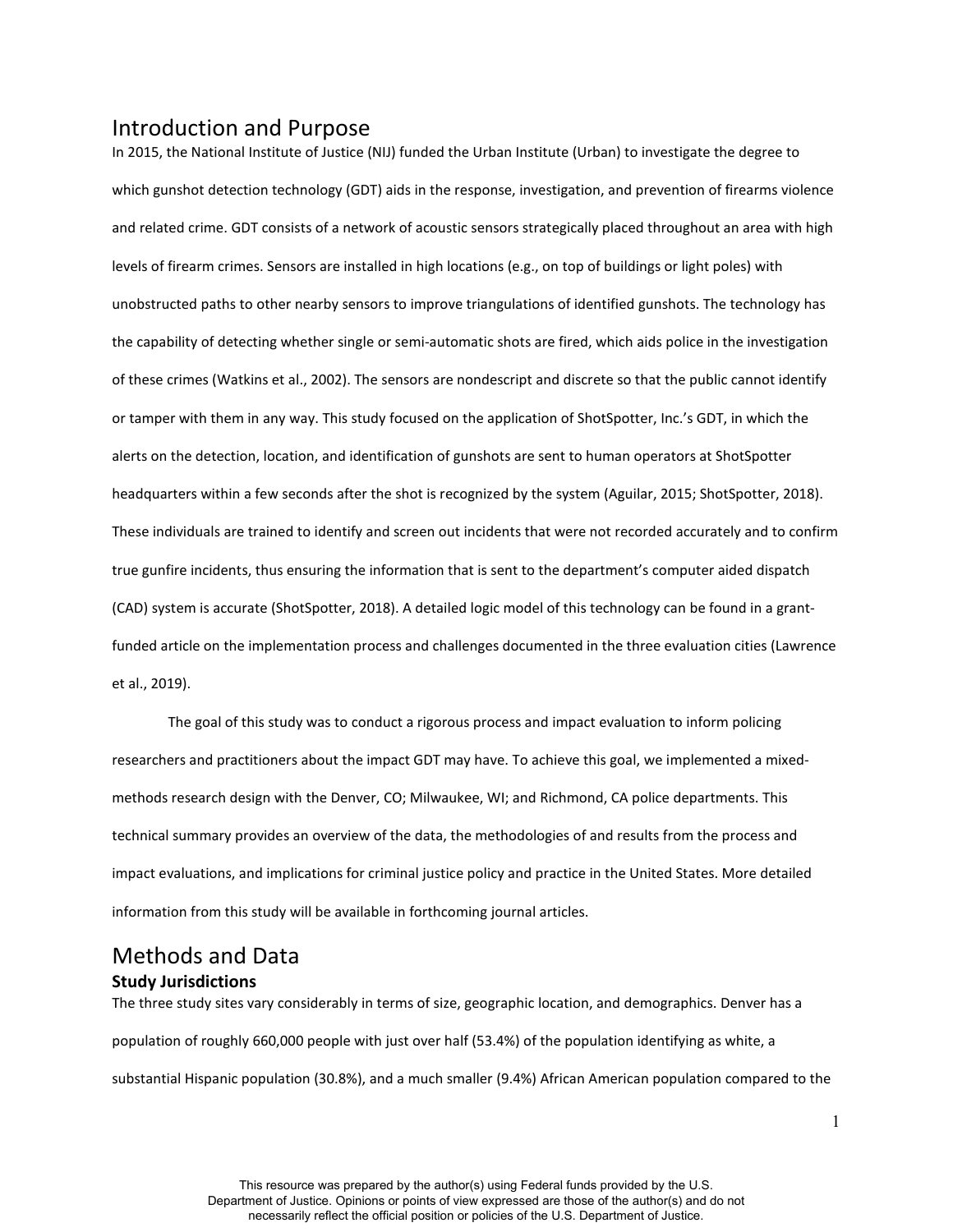other two sites (U.S. Census Bureau, 2018). From January 2008 to June 2016, the average number of shootingrelated calls for service (CFS) per month in Denver was 304.34 (SD = 81.39). Denver first deployed GDT in January 2015. The department added two additional coverage areas in April 2016 and September 2016, resulting in GDT sensors covering 11.54 square miles of the city. The data associated with the two GDT coverage expansions occurred late in the study and were therefore not included in our evaluation. As such, Denver analyses cover the original GDT implementation from January 2015 to June 2016.

Milwaukee has a population of 600,000 people with roughly equal shares of white and African-American populations (35.9 and 38.8%, respectively), and a Hispanic population of 18.2% (U.S. Census Bureau, 2018). From January 2008 to December 2016, the average number of shooting-related CFS per month was 848.31 (SD = 298.14). Milwaukee first deployed its GDT in February 2011, with two subsequent expansion periods: one in which the original coverage area in the North was expanded in April 2012 and another in August 2014 when the coverage area was again expanded, and a new coverage area was added on the south side of the city. The city's GDT covered a total of 12.68 square miles once these expansions were complete. The following analyses cover GDT implementation from February 2011 to December 2016.

Richmond has a population of roughly 107,000 people with a large (40.2%) Hispanic population and smaller African American and white populations (21.7 and 17.6%, respectively; U.S. Census Bureau, 2018). The city has experienced persistently high rates of crime: analyses of CFS data from January 2006 to October 2015 found that the average number of shooting-related CFS per month in Richmond was 74.13 (SD = 43.13). Richmond was an early adopter of GDT, deploying the technology in June 2009. Six months later, in January 2010, the department added additional sensors, expanding the original area and adding a second coverage area within the city, which resulted in a total coverage of 5.69 square miles (as of December 2016). The following analyses cover GDT implementation from June 2009 to December 2015.

### <span id="page-5-0"></span>**Data & Analyses**

The research team worked closely with the partnering departments to collect robust data associated with firearm violence strategies and GDT programs. Qualitative data collection included 46 interviews with criminal justice stakeholders to learn implementation processes and challenges associated with its GDT, and six focus groups with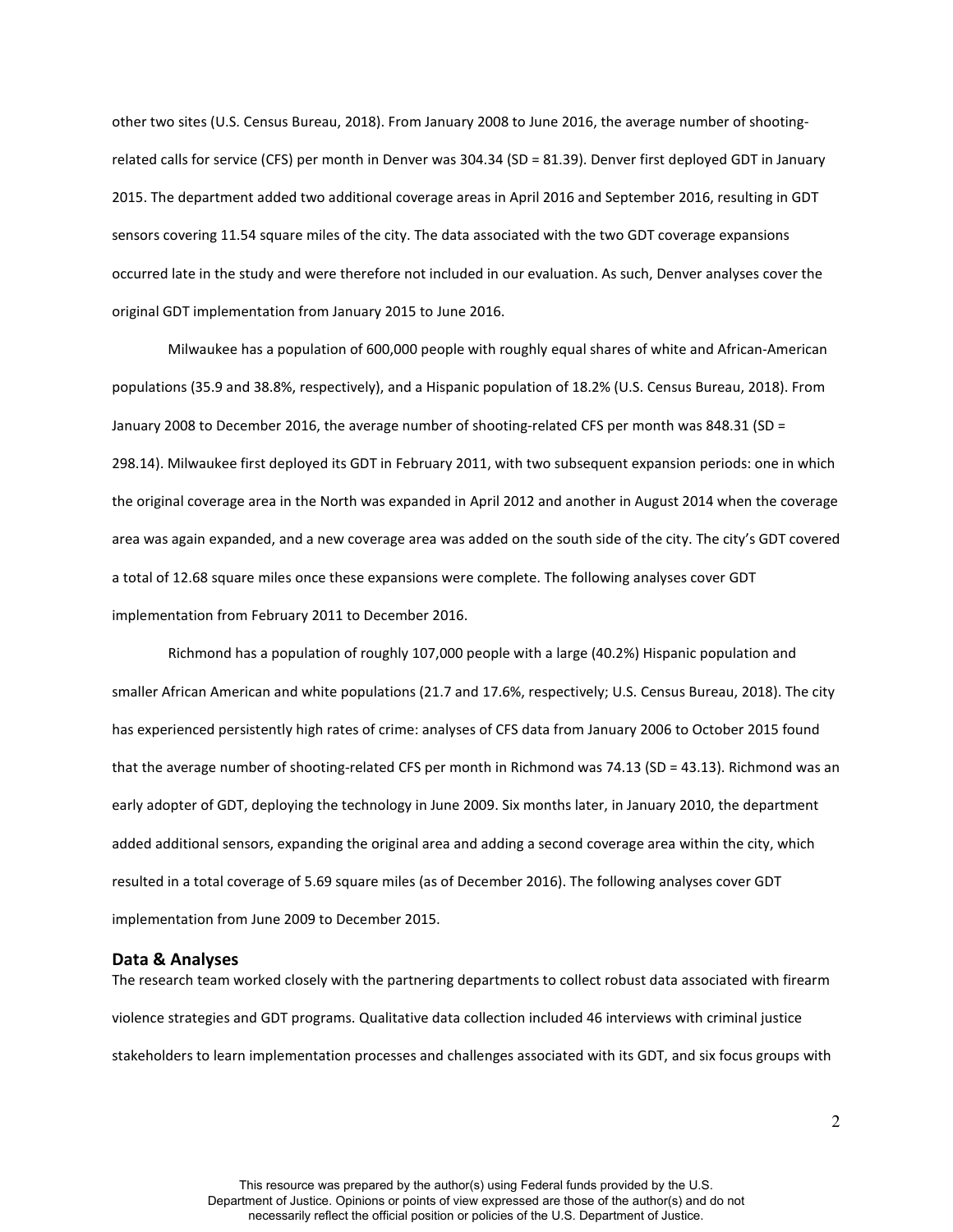49 community members to learn how residents feel about policing efforts to reduce firearm violence and its use of GDT. Quantitative data collection included administrative data on CFS, crime, and GDT alerts, as well as comprehensive case file reviews of 174 crimes involving a firearm. Quantitative analyses examined the impact of GDT by (1) comparing counts of gunshot notifications for GDT alerts to shooting-related CFS, (2) comparing response times of GDT alerts to shooting-related CFS, (3) examining the impact GDT has had on CFS and crimes, and (4) conducting a cost-benefit analysis of the GDT.

### <span id="page-6-1"></span><span id="page-6-0"></span>Findings **Process Evaluation**

Review and analyses of the notes and data from the interviews, focus groups, and case files generated both quantitative and qualitative data on how the three study sites planned for, acquired, and deployed GDT (and GDTgenerated data) in their efforts to respond to, investigate, and prevent firearms violence and related crime, and how the community was engaged in the deployment and use of GDT.

### <span id="page-6-2"></span>**STAKEHOLDER INTERVIEWS**

Semi-structured interviews with law enforcement stakeholders, civilian employees, and staff from each city prosecutor's office and the Bureau of Alcohol, Tobacco, Firearms, and Explosives were conducted over a period of nine months, from November 2016 through July 2017. The interviews covered issues on planning GDT implementation, acquisition, installation and monitoring, policies and procedures, training, use on the ground and investigations, and perceived value and impact of GDT. Overall, the agencies viewed GDT as a useful technology that aids in investigations. While training of officers on GDT use was uneven and has diminished over time, agency policies to hold officers accountable for using the technology were robust and officer compliance was high. In addition, GDT data were routinely integrated into crime analysis activities, guiding deployment of officers and enhancing crime trend analyses that support both strategic and tactical activities. Moreover, GDT data were viewed by law enforcement stakeholders as a useful tool to employ in concert with ballistics and firearms tracing databases. Despite the documented benefits of GDT, it is not without its challenges. Stakeholders reported uneven training and some degree of skepticism in the accuracy of the technology, which may dissuade officers from using it to its full potential, although agency accountability mechanisms for compliance with GDT response protocols appear to be strong. GDT can also be difficult to integrate into existing, often antiquated CAD systems, and

3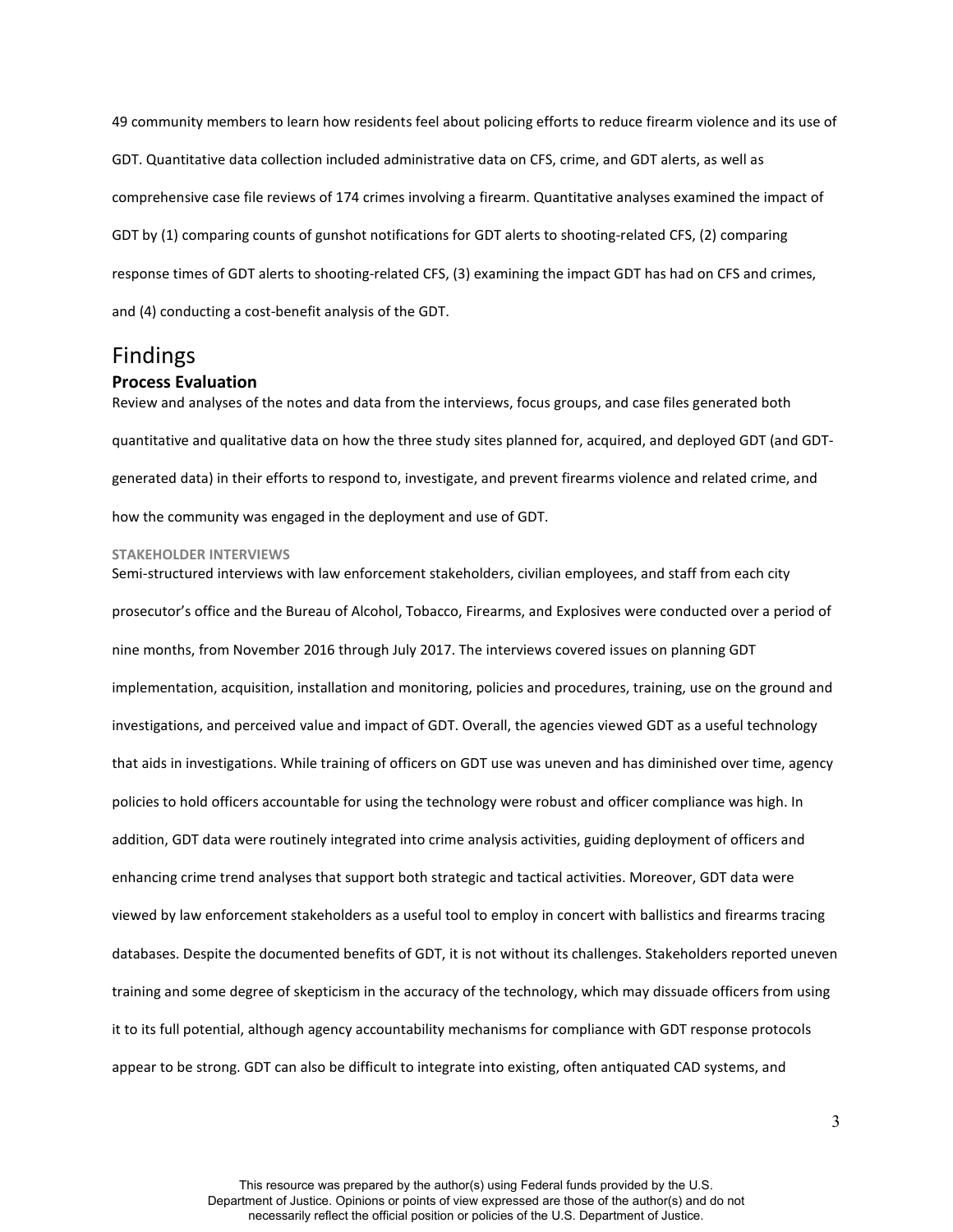generates massive volumes of data, creating burdens for staff in managing intel and using the information for more strategic and proactive purposes. The data generated by GDT not only informs officer responses but also creates information that a department must store, manage, and integrate into its systems. A crucial aspect to maximizing the utility of GDT is having sufficient personnel to respond to alerts in a timely manner, collect and process GDT-generated evidence, and act upon the intelligence generated by that evidence. Law enforcement stakeholders expressed concerns that their agency did not have enough capacity to handle the volume of work created by its GDT.

#### <span id="page-7-0"></span>**COMMUNITY FOCUS GROUPS**

In addition to stakeholder interviews, we conducted two 90-minute focus groups with community members within each site, one inside the GDT coverage area and one outside the coverage area; although neither group knew the exact coverage of GDT in their city. We recruited participants in partnership with local community-based organizations to take part in the focus group, participants had to live in the neighborhood and be 18 years or older. Participation averaged 8.2 people per focus group, and recruiting efforts attracted groups ranging in racial/ethnic identity, age, and socioeconomic background, and number of years living in the community. Participants received \$50 for their time and insights on how their police department responds to firearm-related crime and to assess knowledge of the presence, purpose, and use of GDT.

Focus group participants representing high-crime communities in each jurisdiction reported low levels of trust and confidence in the police. Despite these negative views of police on the part of residents, law enforcement stakeholders expressed that they were pleasantly surprised by the community's willingness to assist the agency in installing GDT sensors upon their outreach to them. Overall, residents had a limited to basic understanding of how GDT works and how the police use the information collected by sensors. At least one focus group participant reported they no longer felt the need to call the police when they heard gunfire because they know the technology will detect it.

#### <span id="page-7-1"></span>**CASE FILE REVIEWS**

Of the case files we reviewed, we requested partner agencies to randomly select half to be of firearm-related incidents that occurred before the implementation of GDT and the other half of incidents that occurred after implementation; all cases represented types of offenses likely to be associated with firearms use: weapon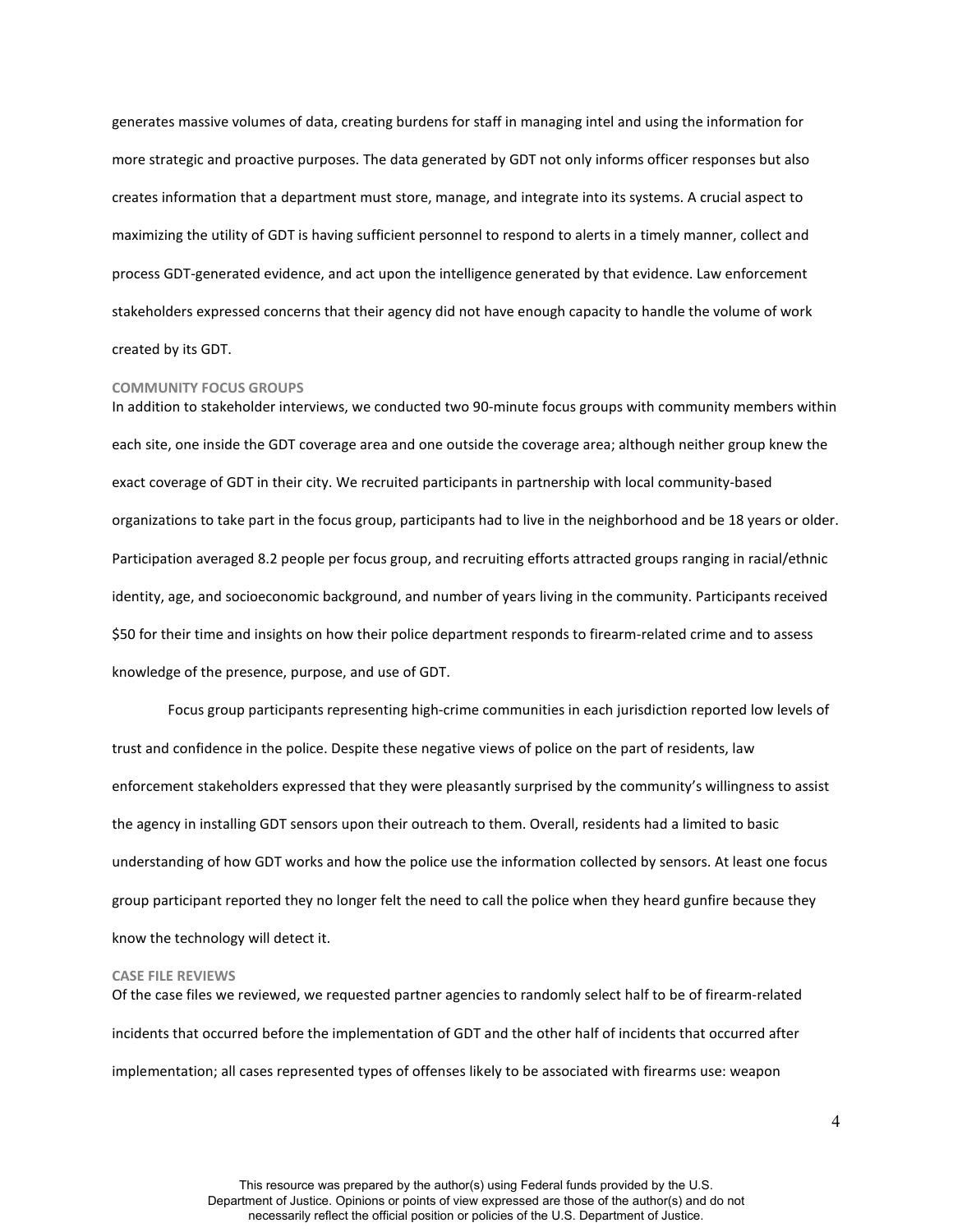violation, robbery, aggravated assault, and homicide. Analyses of the change in outcomes associated with the coded case files suggest a high degree of fidelity to officer GDT-response protocols. Specific to canvassing a shooting event, aggregate data from the three sites showed an increase from 57.6% to 70.8% in the number of cases where a canvass was conducted from the period before GDT implementation compared to the period following (t(172)=-1.82, *p*<.10). In line with the increased canvasses, the total number of people interviewed as part of the case, which included victims, suspects, and witnesses, increased from 1.95 people to 2.32 people from before and after GDT implementation, but this difference was not statistically significant. The number of victims interviewed in Richmond significantly increased from an average of 1.17 to 1.62 from before and after GDT deployment, respectively (t(56)= -2.30, *p*<.05). There was a marginally significant increase in whether bullet shell casings were found at the scene from before GDT implementation (55.3%) compared to after (68.5%; t(172)=- 1.81, *p*<.10). This increase was largest in Richmond, where the number of cases that included the retrieval of shell casings increased from 24.1% to 58.6% after GDT implementation (t(56)=–2.80, *p*<.01). The change in the number of cases resulting in an arrest and those for which a weapon was recovered at the scene was not significant either within or across sites. When separating the cases by the type of crime, we observed 50.0% of homicide cases involving a firearm were noted to have retrieved shell casings in the time period prior to GDT, and this increased to 88.9% after the implementation (t(15)=-1.82, *p*<.10). Robbery cases with shell casings saw a larger increase, from 11.8% to 41.2% before and after GDT (t(32)=-2.00, *p*<.10).

### <span id="page-8-0"></span>**Impact Evaluation**

#### <span id="page-8-1"></span>**GUNSHOT NOTIFICATIONS**

Calls for service and GDT data were used to assess the degree that GDT identifies more or less firearm shootings compared to shooting-related CFS from community members. We assessed these data using a ratio of GDT-to-CFS, where a ratio greater than 1 indicates that there are more GDT alerts compared to CFS, a ratio less than 1 indicates that there are less GDT alerts compared to CFS, and a ratio of 1 indicates that the number of GDT alerts matches the number of CFS. The unit of analysis was shooting events, so that multiple gunfire discharges or multiple CFS for the same discharge were filtered to a single event (i.e., GDT alerts or CFS within 5 minutes and one-quarter mile were reduced to a single shooting event for each). This was to help ensure a one-to-one relationship of notifications for a shooting event. **Figure 1** displays the heat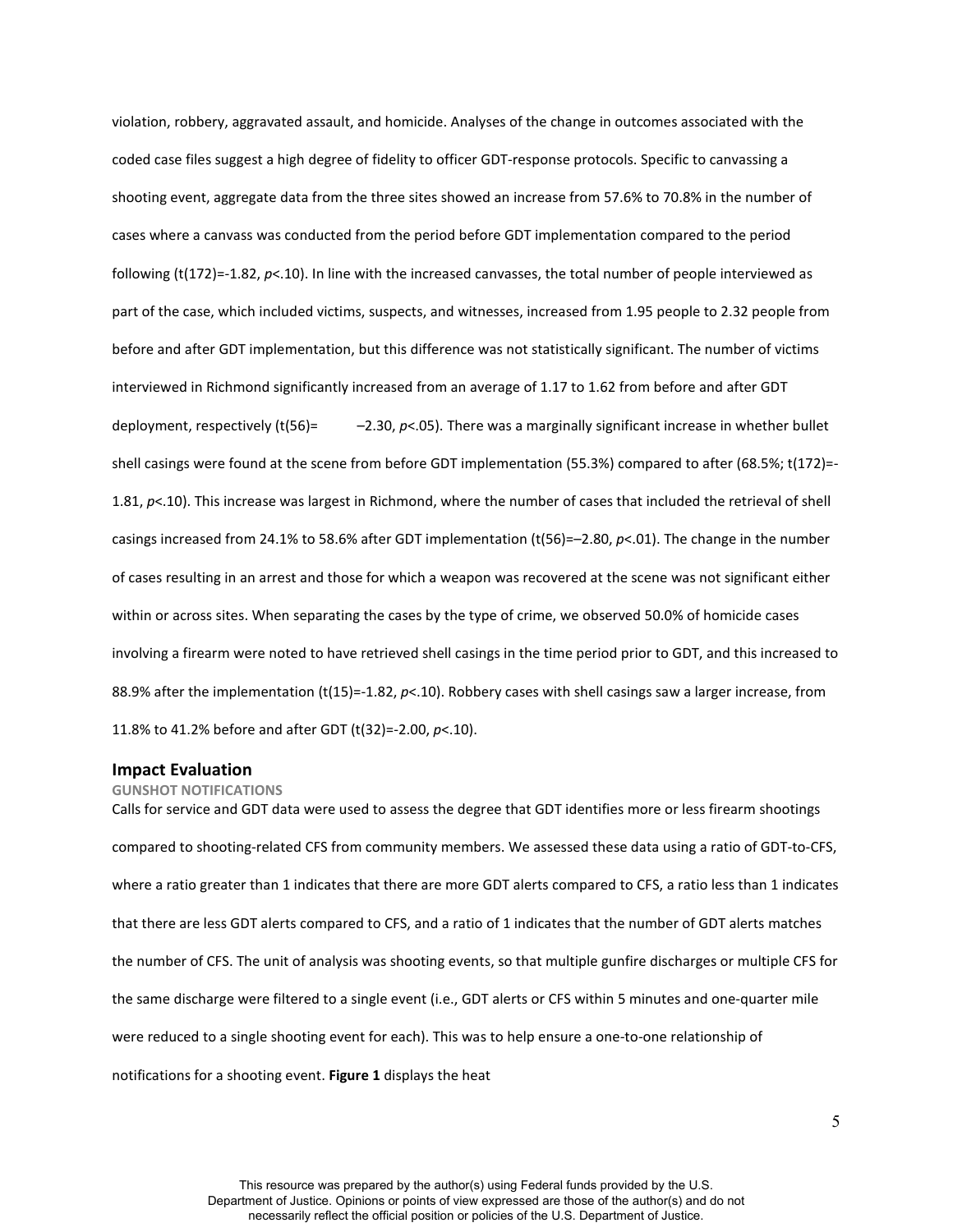map of this ratio within each day by hour for each city. The red cells indicate the varying degrees that GDT notifies the department of shootings than are reported by CFS, whereas blue cells indicate that there are more CFS than there are GDT alerts. Patterns in Milwaukee and Richmond indicate that GDT alerts far outweigh CFS during the early morning hours for the entire week but that when people are more likely to be outside and/or working during daytime hours, results show that more CFS come in for a shooting than what the GDT alerts the department, especially in Milwaukee. We observed much greater parity between the notification types in Denver; no clear pattern was observed.

#### FIGURE 1. **Notification Heat Maps**





#### <span id="page-9-0"></span>**RESPONSE TIMES**

In order to assess response times associated with GDT, we mapped CFS associated with a gun being fired using the CFS data within each individual GDT coverage area and timeframe. These included CFS events categorized as a "Shooting," "Shots Fired," and "ShotSpotter." Multivariate regression analyses were conducted on three different response time outcomes to compare times between these shooting-related CFS. The three response times are the time from 1) the citizen's 911 call to dispatch assigning an officer, 2) the officer assignment to their arrival at the scene, and 3) the call to officer arrival. While all three response times are important measures of police operations, the following will focus on the call-to-arrival response times as these times are often the most critical to citizen satisfaction and improving relations. Examination of all available data in Denver estimated call-to-arrival response times to GDT alerts to be 14.37 percent faster than CFS for a shooting and 25.73 percent faster than CFS for shots fired. In Milwaukee, call-to-arrival response times to GDT alerts were 17.19 percent slower than CFS for a shooting but 3.55 percent faster than CFS for shots fired. And in Richmond, call-to-arrival response times to GDT alerts were 28.53 percent faster than CFS for a shooting and 6.18 percent faster than CFS for shots fired. The result of slower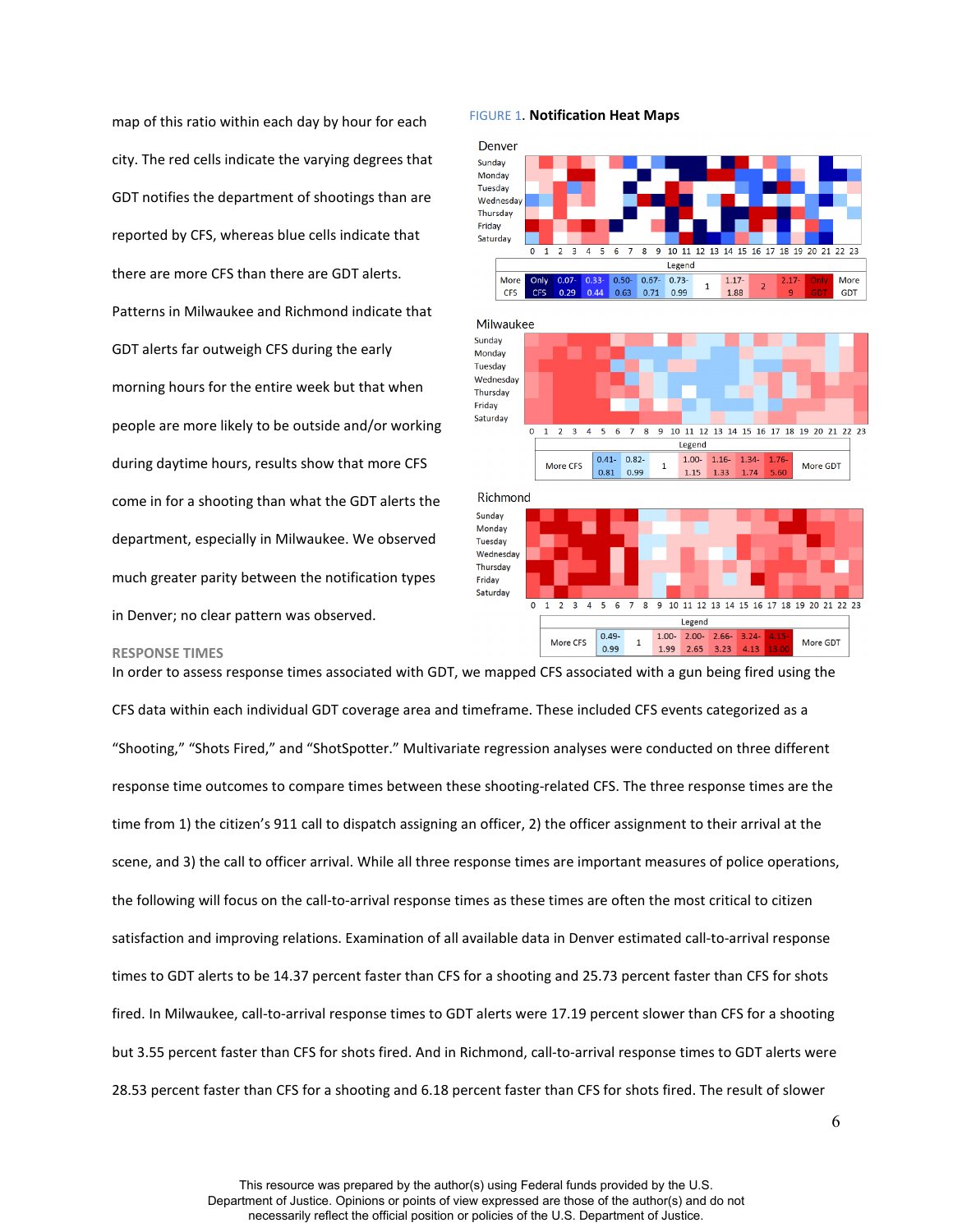response times in Milwaukee shooting events is perhaps not surprising, considering that the "shooting" CFS category is designated for events where a person was hit by gunfire and therefore indicates that there is a likelihood of life-threatening injury or death to an individual. As such, shooting calls in Milwaukee are distinguished by a higher likelihood of having a victim present and in need of help, which likely leads to officers responding more quickly than they would to a GDT alert.

#### <span id="page-10-0"></span>**IMPACT ON CALLS FOR SERVICE AND CRIMES**

To assess the impact of GDT on CFS and crime levels, we first conducted negative binominal panel regressions analyses to assess the percent difference in the outcomes between pre- and post-implementation of GDT, on average. As such, the percent change is specific to the full time period before and after the technology was deployed, specific to the examined coverage area. We also conducted two types of interrupted time series (ITS) analyses. The first determined the change in the outcomes within the GDT coverage area after the GDT's deployment and the second did the same but in comparison to a statistically matched area. This second analysis, known as a comparative interrupted time series (CITS), allowed us to estimate the difference between the GDT coverage area's pre-intervention and post-intervention outcomes, relative to the same difference for the matched area where GDT was not deployed.

We examined the following outcomes: (1) CFS for violent crimes (homicide, aggravated assault, robbery, rape), (2) CFS for shooting-related crimes, (3) violent crimes (homicide, aggravated assault, robbery, rape), (4) robberies, (5) crimes involving a firearm, and (6) arrests for crimes involving a firearm. **Table 1** presents the significant findings for the panel, interrupted time-series, and comparative interrupted time-series analyses for each coverage area across the outcomes.

#### <span id="page-10-1"></span>**COST-BENEFIT ANALYSES**

We conducted a cost-benefit analyses to determine whether the benefits in crime reduction associated with GDT outweigh the costs of the technology. Each study site completed a cost-collection tool, from which we were able to calculate system, personnel, and training costs of GDT for each year the technology was used. After a detailed literature review that rigorously estimated the costs of the crimes under review, we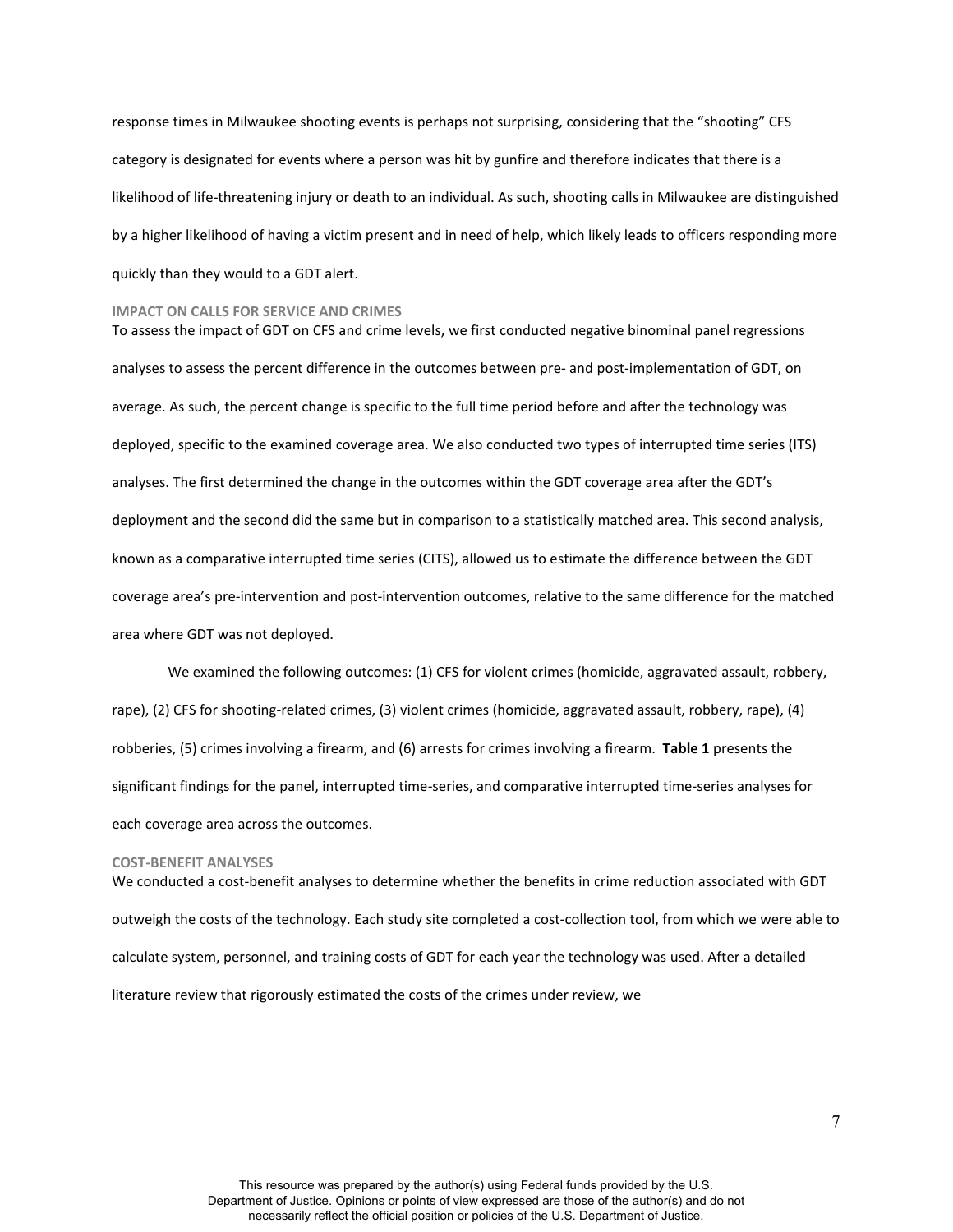#### TABLE 1

#### **Panel Regressions on the Impact of GDT on Calls for Service and Crimes**

|                                                       | <b>CFS</b><br>CFS-Shooting-related<br>Coverage Area<br>Violent crimes<br><b>Violent Crimes</b><br>crimes |                                                        |                              | Crimes involving a          | Arrests for crimes                                  |                              |  |
|-------------------------------------------------------|----------------------------------------------------------------------------------------------------------|--------------------------------------------------------|------------------------------|-----------------------------|-----------------------------------------------------|------------------------------|--|
|                                                       |                                                                                                          |                                                        |                              | Robberies                   | firearm                                             | involving a firearm          |  |
| Denver - Original Area                                |                                                                                                          |                                                        |                              |                             |                                                     |                              |  |
| Panel                                                 | n.s.                                                                                                     | 33% ***                                                | n.s.                         |                             | 133% ***                                            | 45% *                        |  |
| <b>ITS</b>                                            | n.s.                                                                                                     | n.s.                                                   | S: -0.50 (0.27) <sup>t</sup> | n.s.                        | $V: 13.02 (5.30) *$<br>S: -1.10 (0.58) <sup>t</sup> | S: -0.62 (0.34) <sup>t</sup> |  |
| <b>CITS</b>                                           | n.s.                                                                                                     | n.s.                                                   | n.s.                         | n.s.                        | V: 10.34 (5.87) <sup>t</sup>                        | n.s.                         |  |
| Milwaukee - North - Original Area                     |                                                                                                          |                                                        |                              |                             |                                                     |                              |  |
| Panel                                                 | $-15%$ ***                                                                                               | 88% ***                                                | $-11\%$ **                   | $-12\%$ **                  | n.s.                                                | n.s.                         |  |
| <b>ITS</b>                                            | V: 49.98 (25.01) *                                                                                       | V: 165.15 (27.69) ***<br>S: 2.65 $(1.46)$ <sup>t</sup> | n.s.<br>n.s.                 |                             | n.s.                                                | n.s.                         |  |
| <b>CITS</b>                                           | n.s.                                                                                                     | V: 121.63 (30.72) ***                                  | n.s.<br>n.s.<br>n.s.         |                             |                                                     | n.s.                         |  |
| <b>Milwaukee</b> - North $-1$ <sup>st</sup> Expansion |                                                                                                          |                                                        |                              |                             |                                                     |                              |  |
| Panel                                                 | $-16\%$ ***                                                                                              | 119% ***                                               | 30% t<br>n.s.<br>n.s.        |                             | n.s.                                                |                              |  |
| <b>ITS</b>                                            | S: 0.54 (0.29) <sup>t</sup>                                                                              | $V: 25.30(6.33)$ ***<br>S: $1.26(0.23)$ ***            | n.s.<br>n.s.<br>n.s.         |                             |                                                     | n.s.                         |  |
| <b>CITS</b>                                           | n.s.                                                                                                     | V: 23.69 (8.67) **                                     | n.s.                         | n.s.                        | n.s.                                                | n.s.                         |  |
| <b>Milwaukee - North - 2nd Expansion</b>              |                                                                                                          |                                                        |                              |                             |                                                     |                              |  |
| Panel                                                 | $-7\%$ ***                                                                                               | 152% ***                                               | n.s.                         | $-13\%$ ***                 | n.s.                                                | $-17%$ <sup>t</sup>          |  |
| <b>ITS</b>                                            | n.s.                                                                                                     | V: 213.45 (51.32) ***                                  | S: -0.83 (0.38) $*$          | S: -0.97 (0.25) ***         | S: -0.21 (0.12) <sup>t</sup>                        | n.s.                         |  |
| <b>CITS</b>                                           | n.s.                                                                                                     | V: 150.68 (61.19) $*$                                  | n.s.                         | n.s.                        | n.s.                                                | n.s.                         |  |
| Milwaukee - South                                     |                                                                                                          |                                                        |                              |                             |                                                     |                              |  |
| Panel                                                 | n.s.                                                                                                     | 189% ***                                               | 19% ***<br>28% ***           |                             | n.s.                                                | n.s.                         |  |
| <b>ITS</b>                                            | n.s.                                                                                                     | V: 28.75 (10.76) **                                    | n.s.                         | n.s.                        | n.s.                                                | n.s.                         |  |
| <b>CITS</b>                                           | n.s.                                                                                                     | $S: 1.86(0.86)$ *                                      | n.s.<br>n.s.<br>n.s.         |                             |                                                     | n.s.                         |  |
| Richmond - Original Area                              |                                                                                                          |                                                        |                              |                             |                                                     |                              |  |
| Panel                                                 | n.s.                                                                                                     | 41% ***                                                | $-24\%$ ***                  | $-29\%$ ***                 | $-36\%$ ***                                         | n.s.                         |  |
| <b>ITS</b>                                            | $S: 1.91 (0.37)$ ***                                                                                     | $V: 81.38(17.10)$ ***                                  | $V: -7.66(3.19)$ *           | $V: -6.38(2.59)$ *          | S: $-0.33(0.17)^t$                                  | S: $-0.07(0.04)^t$           |  |
| Richmond - Expansion - Main Area                      |                                                                                                          |                                                        |                              |                             |                                                     |                              |  |
| Panel                                                 | n.s.                                                                                                     | 70% ***                                                | $-18\%$ **                   | $-26\%$ ***                 | $-29\%$ **                                          | n.s.                         |  |
| <b>ITS</b>                                            | n.s.                                                                                                     | V: 15.01 (4.17) **                                     | n.s.                         | S: 0.09 (0.05) <sup>t</sup> | n.s.                                                | S: -0.02 (0.01) $*$          |  |
| Richmond - Expansion - Minor Area                     |                                                                                                          |                                                        |                              |                             |                                                     |                              |  |
| Panel                                                 | n.s.                                                                                                     | 78% ***                                                | $-37\%$ **                   | $-35%$ *                    | $-43%$ <sup>t</sup>                                 | n/a                          |  |
| <b>ITS</b>                                            | n.s.                                                                                                     | $V: 3.71 (1.06)$ **                                    | $-0.89(0.50)^t$              | V: -0.96 (0.42) $*$         | n.s.                                                | n/a                          |  |

Notes:  $p<.10$ ,  $*p<.05$ ,  $**p<.01$ ,  $***p<.001$ , n.s. = non-significant change, n/a = model could not be run. Panel = Negative binominal random effects panel regressions, controlling for month of the year, land use, concentrated poverty levels, immigrant populations. Percent difference in outcome between pre- and post-implementation of GDT, on average. ITS = Interrupted time-series. CITS = Comparative interrupted time-series. V =Value change of outcome in month immediately following GDT implementation, S = Difference between preintervention and postintervention slopes of the outcome.

Department of Justice. Opinions or points of view expressed are those of the author(s) and do not

necessarily reflect the official position or policies of the U.S. Department of Justice.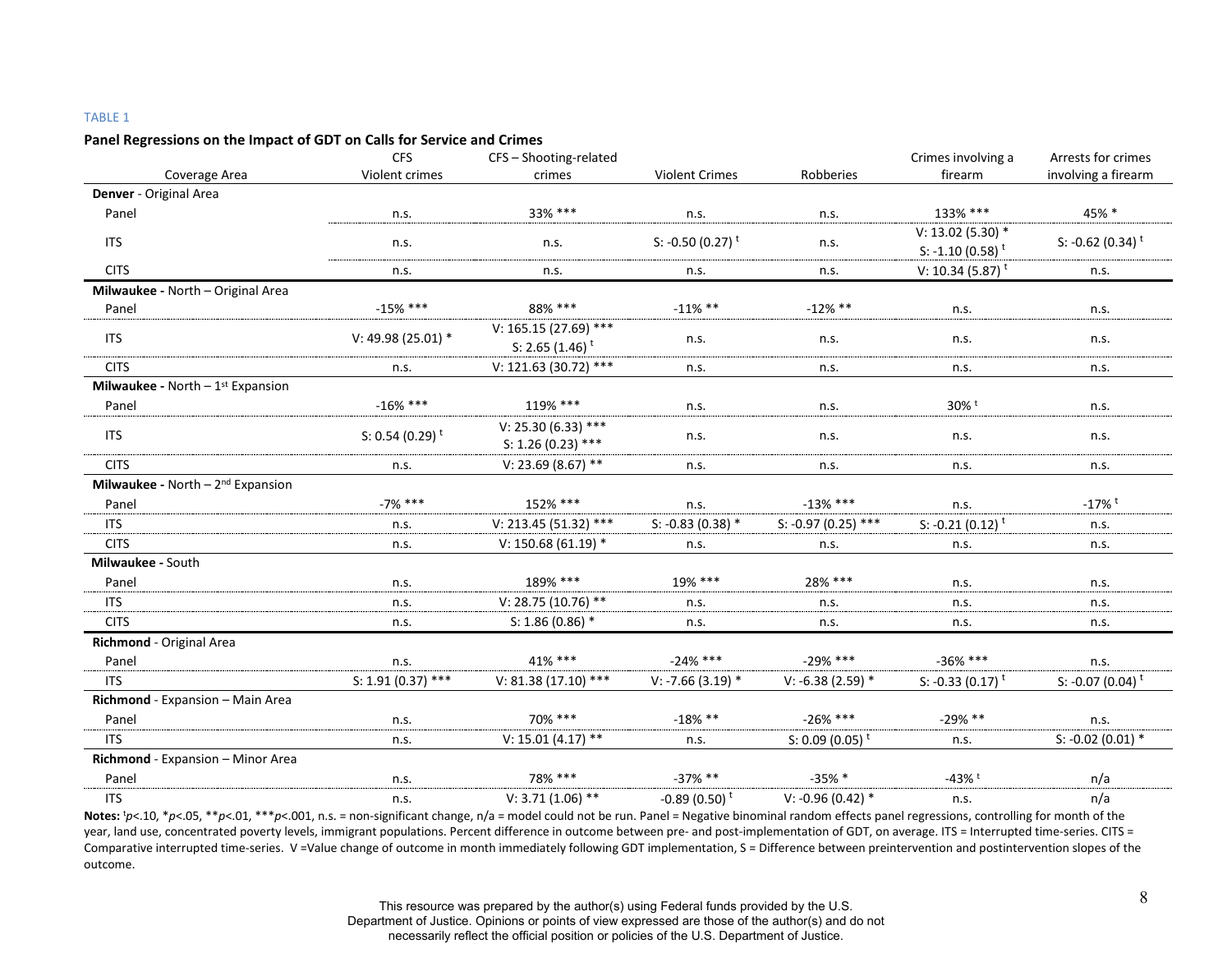separated costs into four categories: criminal justice costs, victim costs, societal costs, and pain and suffering costs (La Vigne et al. 2011; McCollister et al. 2010; Miller 2012). We estimated the costs for the following crime types: aggravated assaults, homicides, rapes, robberies, crimes involving a firearm, and shootings. Individual cost-benefits figures were calculated in four ways, using: (1) all calculated costs associated with the crimes, when including homicides; (2) the costs specific to the criminal justice system, when including homicides; (3) all calculated costs associated with the crimes, when excluding homicides; and (4) the costs specific to the criminal justice system, when excluding homicides. Amounts from (1) & (3) acknowledge the averted societal costs associated with prevented crimes, the amounts from (2) & (4) provide a more relevant ratio from a local financing perspective for criminal justice stakeholders, as any victimization cost savings that might be attributed to GDT are not transferred to governments' budgets. We also provide the estimated costs when excluding homicides (figures from 3 & 4). Homicides are rare events with extraordinary costs both to criminal justice agencies as well as to victims and society. Excluding these costs provides a more reliable estimate on true costs incurred or averted.

#### TABLE 2

**Cost-benefit results for Gunshot Detection Technology use** 

|                                    | <b>Denver</b> |                |           | <b>Milwaukee</b> |                |                     | <b>Richmond</b> |                |                               |
|------------------------------------|---------------|----------------|-----------|------------------|----------------|---------------------|-----------------|----------------|-------------------------------|
|                                    | GDT           | Crime          | GDT       | GDT              | Crime          | GDT                 | GDT             | Crime          | <b>GDT</b>                    |
|                                    | Cost          | <b>Benefit</b> | Cost      | Cost             | <b>Benefit</b> | Cost                | Cost            | <b>Benefit</b> | Cost                          |
| Estimates when including homicides |               |                |           |                  |                |                     |                 |                |                               |
| (1) Societal                       | $$214 +$      | -\$1.769       | $=51,555$ | $$2,757+$        |                | $$8,982 = $11,739$  |                 |                | $$2,450 + -$16,310 = $13,860$ |
| (2) Criminal Justice               | $$214 +$      | $-563$         | $= $151$  | $$2.757+$        |                | $-5155 = 52.602$    | $$2.450+$       | $-51.345$      | $=$ \$1.105                   |
| Estimates when excluding homicides |               |                |           |                  |                |                     |                 |                |                               |
| (3) Societal                       | $$214 +$      | -\$404         | $= -5191$ | $S2.757 +$       |                | $-54,273 = -51,517$ | $$2.450+$       | $-51.058$      | $=$ \$1.391                   |
| (4) Criminal Justice               | $$214 +$      | -\$3           | $=$ \$211 | $$2,757+$        |                | $-5734 = 52,023$    | $$2,450+$       | -\$678         | $=$ \$1,771                   |

All dollars are calculated as 2016 dollars, presented in thousands.

**Table 2** provides the estimated cost-benefit results for each city. In Denver, significant savings were observed in the models that account for costs across society. A \$1.6 million net-savings to society as a whole was calculated when homicides were included in the estimates. A smaller net-savings of \$191 thousand was noted in the model that excludes homicides. In Milwaukee, when the high costs associated with homicides were *excluded* from the models, criminal justice costs were estimated at \$2.0 million but a \$1.5 million net-savings to society as a whole was calculated. In Richmond, no net savings were observed in the models where homicides were excluded. When the high costs associated with homicides were *included*, we estimated a \$13.9 million net-savings to

Richmond society.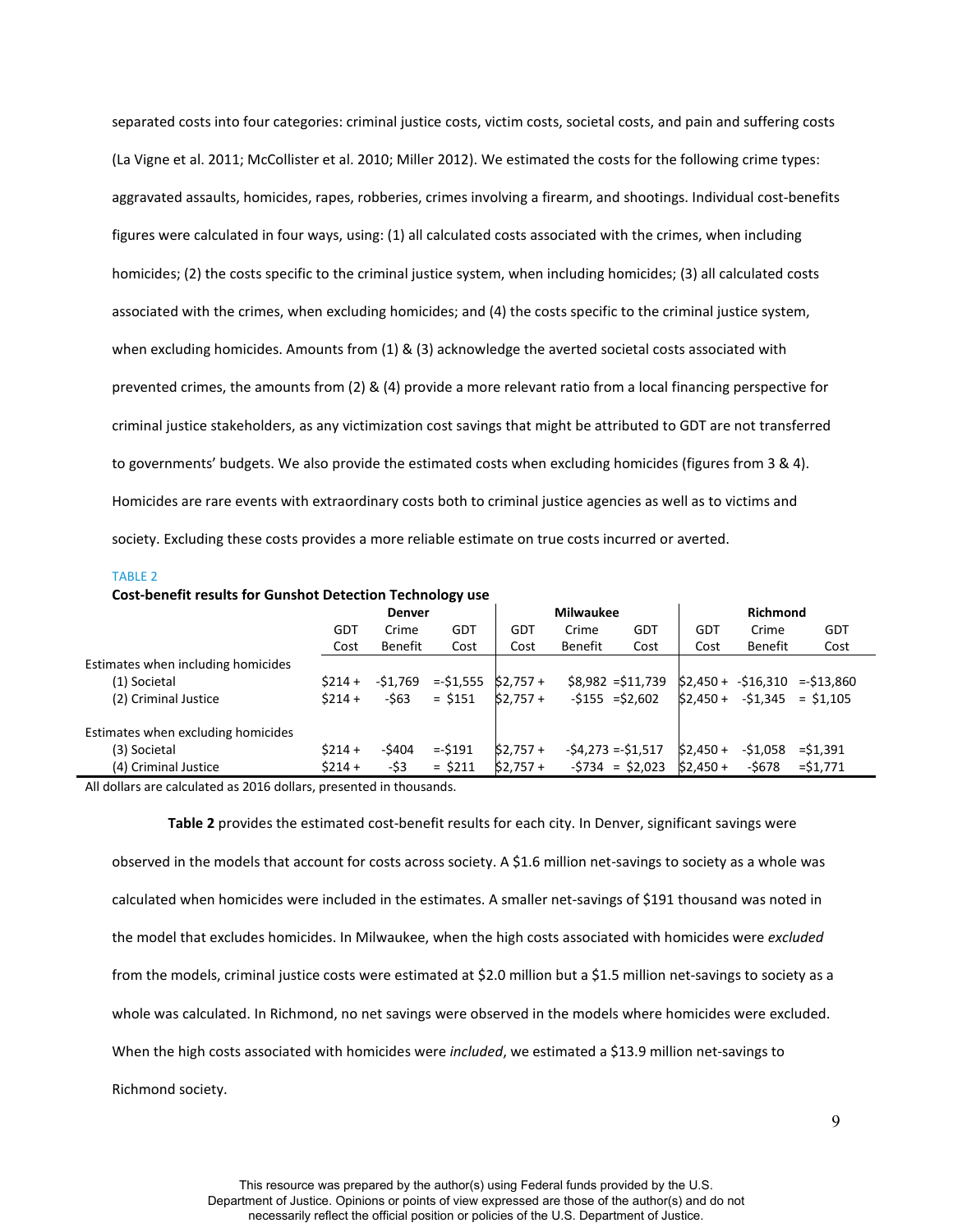# <span id="page-13-0"></span>Implications for Criminal Justice Policy and Practice

How GDT is implemented and used by the police is crucial in its success in achieving its intended gun violence

reduction impacts. While the accuracy and utility of GDT is relatively high and has been documented in the extant research, this evaluation sheds new light on how officers are trained and held accountable for GDT use, how GDT data are integrated in existing systems and with other investigative techniques, and how departments involve the community both prior to GDT implementation and throughout its use. The findings from our evaluation yield five

recommendations for best practice in GDT deployment and use.

- 1. **Engage in thorough and ongoing officer training**. Provide academy and ongoing in-service training on the purpose, value, and accuracy of GDT. Effective and consistent training on department policies and procedures of GDT use increases officer buy-in and the likelihood that officers will adhere to policies on responding to and investigating GDT alerts. Education on how the accuracy and use of GDT has continued to improve can decrease skepticism about the technology's value, further ensuring strong compliance with GDT response protocols.
- 2. **Develop strong accountability mechanisms**. Alongside training, consider establishing accountability measures to reinforce officer compliance with GDT response protocols, such as exiting patrol cars to canvass for shell casings, conducting field interviews, and identifying witnesses. Two promising accountability measures that could be utilized are (1) requiring officers to submit reports following each GDT alert response and (2) requiring supervisors to conduct field checks and canvassing follow ups.
- 3. **Facilitate data management and integration**. Consider the capacity of existing data systems (i.e., CAD, RMS, etc.) to integrate GDT data, and update or modify systems accordingly, prior to GDT deployment, if possible. Using GDT data in concert with existing data systems has implications for improving efficiency, investigative utility, and impact of GDT.
- 4. **Improve access to complementary technologies**. There are marked increases in the investigative utility and potential impact of GDT when the data it generates can be used jointly with other policing technologies. For example, a comprehensive and efficient NIBIN system that can produce prompt, accurate results that enable investigators to link cases within and between jurisdictions.
- 5. **Engage community members early and often**. Partnering with the community is key for enhancing investigations and reducing gun violence. Agency outreach to community members on GDT installation and use should clearly communicate that GDT is not a replacement for resident engagement with and outreach to police upon knowledge of gun violence and other public safety concerns. Police departments should carefully consider whether the benefits of allowing people to believe that GDT covers the entire jurisdiction outweigh the potential unintended consequence that community members will no longer report gunfire to police based on the assumption officers already know that a shooting incident has occurred.

# <span id="page-13-1"></span>References

Aguilar, J. (2015). Gunshot detection systems in civilian law enforcement. *Journal of the Audio Engineering Society, 63*(4), 280–291. doi:10.17743/jaes.2015.00020